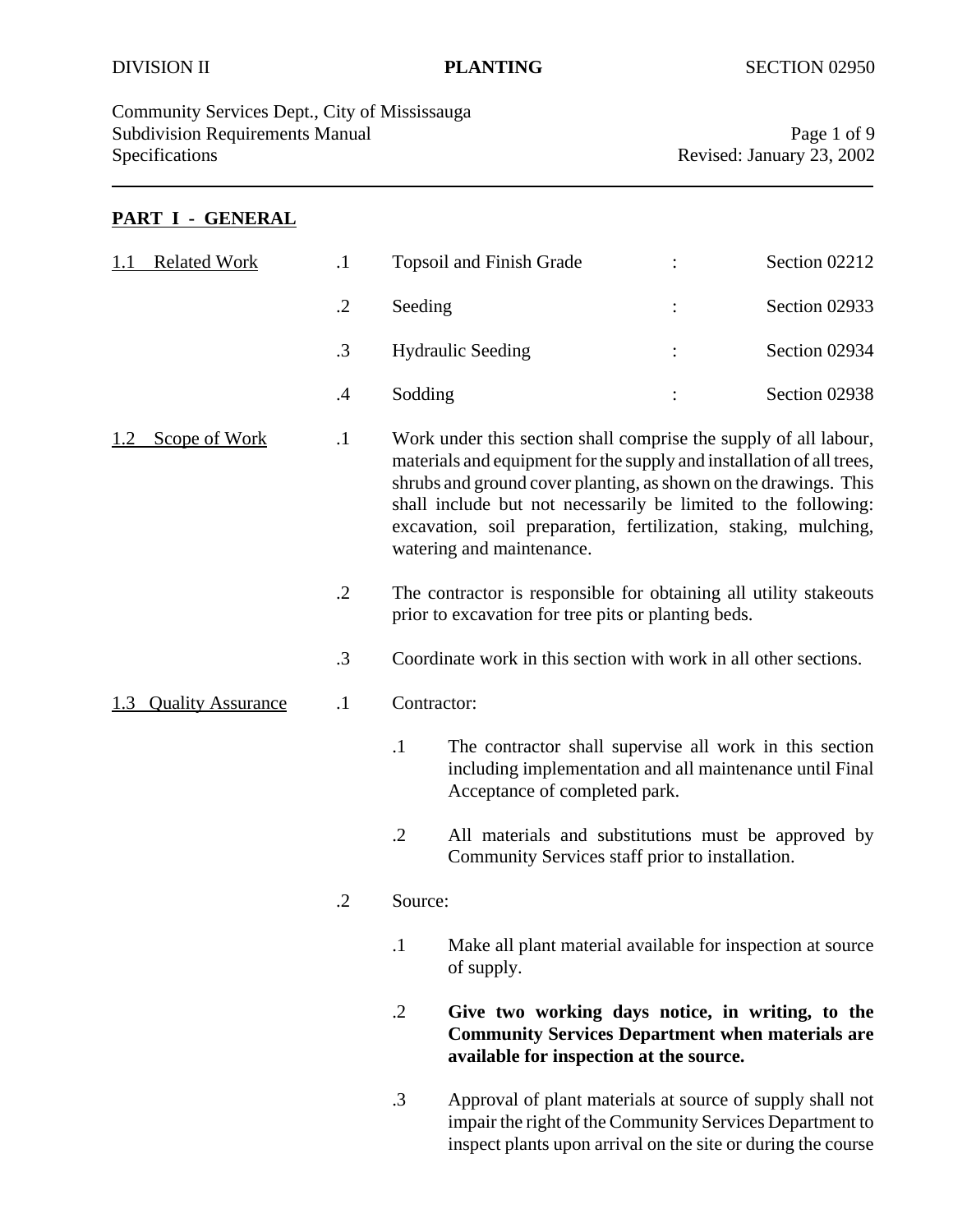### Community Services Dept., City of Mississauga Subdivision Requirements Manual **Page 2 of 9** and Page 2 of 9 Specifications Revised: January 23, 2002

|     |                                               |            | of construction and to reject plants which have been<br>damaged or which, in any way, do not conform to the<br>specifications.                                                                                        |
|-----|-----------------------------------------------|------------|-----------------------------------------------------------------------------------------------------------------------------------------------------------------------------------------------------------------------|
| 1.4 | Shipment and<br><b>Pre-Planting Care</b>      | $\cdot$ 1  | Co-ordinate shipping of plants and excavation of holes to ensure<br>minimum time lapse between digging and planting.                                                                                                  |
|     |                                               | $\cdot$ .2 | Do not remove labels attached to plants until after preliminary<br>acceptance.                                                                                                                                        |
|     |                                               | .3         | Protect plant materials against damage and drying out from the<br>time of digging until planting on site.                                                                                                             |
|     |                                               | .4         | Deliver all plant material to the site in such a manner as to prevent<br>wilt, broken branches, damage to trunk and bark, or injury to the<br>root system.                                                            |
|     |                                               | .5         | Protect plant materials which cannot be planted immediately upon<br>arrival on site with soil or similar material to prevent drying out.<br>Keep all plant material moist until planted.                              |
|     |                                               | .6         | Remove broken and damaged roots with sharp pruning shears.                                                                                                                                                            |
|     |                                               | .7         | Any material damaged while being stored or installed will be<br>rejected by the Community Services Department and the<br>contractor will replace any such material at his own expense.                                |
| 1.5 | Adherence to<br>Specifications and<br>Details | $\cdot$ 1  | Installed material that has not been approved by Community<br>Services staff will be removed and replaced with the approved<br>material at the expense of the contractor.                                             |
|     |                                               | $\cdot$    | All substitutions must be approved in writing by the Community<br>Services Department.                                                                                                                                |
|     |                                               | .3         | Should the contractor proceed to install plant materials contrary to<br>the specifications and standard details, the Community Services<br>Department shall have such works corrected at the contractor's<br>expense. |
| 1.6 | <b>Inspections</b>                            | $\cdot$    | Following the completion of the planting works, the Community<br>Services representative reserves the right to choose a minimum of<br>one tree, at random, to be removed from its planting pit for                    |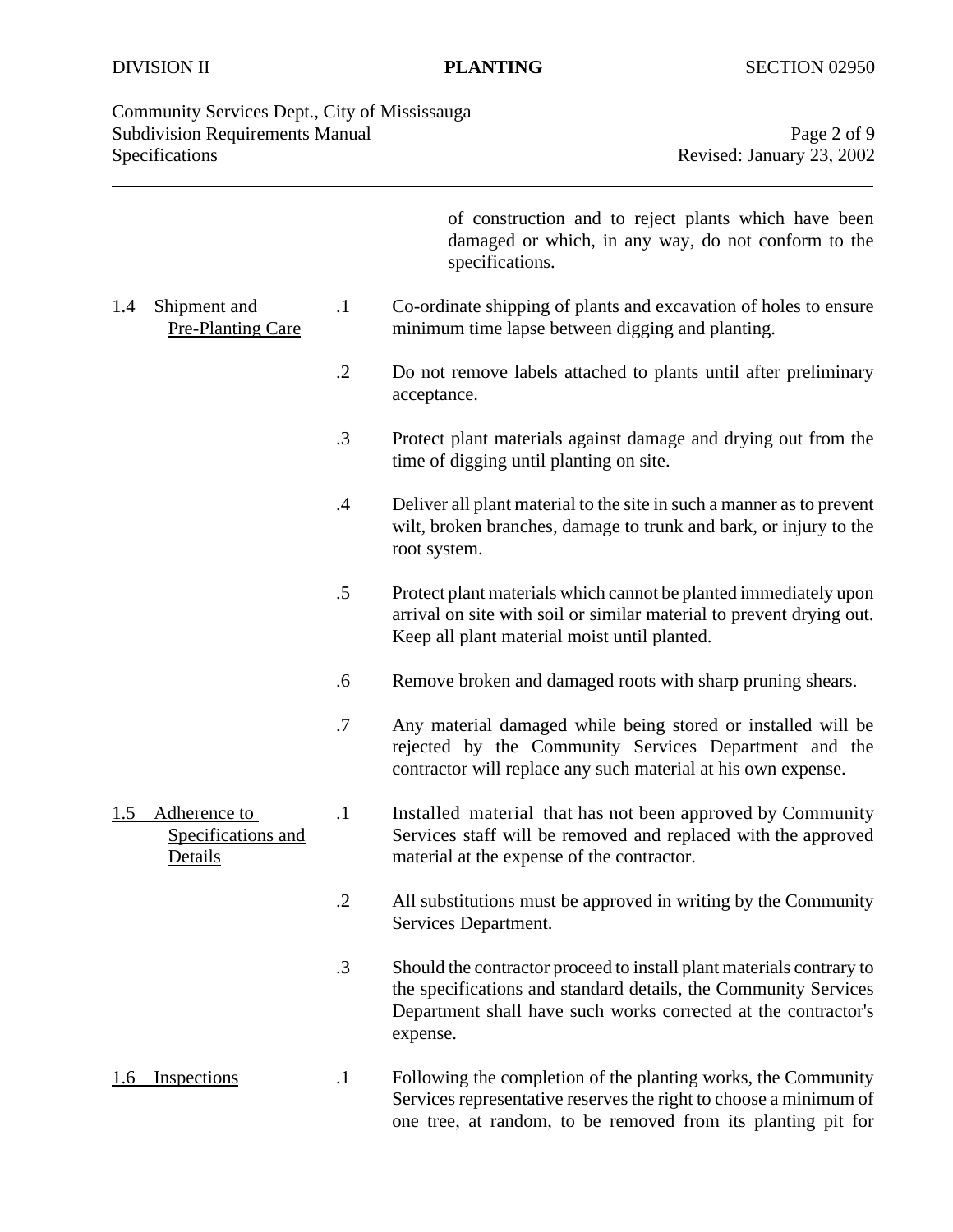| Community Services Dept., City of Mississauga |                           |
|-----------------------------------------------|---------------------------|
| <b>Subdivision Requirements Manual</b>        | Page 3 of 9               |
| <b>Specifications</b>                         | Revised: January 23, 2002 |

|                                       |            | inspection of the planting method, planting pit, and condition of<br>the root ball.                                                                                                             |  |
|---------------------------------------|------------|-------------------------------------------------------------------------------------------------------------------------------------------------------------------------------------------------|--|
| Guarantees<br>1.7<br>and Replacements | $\cdot$ 1  | The contractor hereby warrants that plant material, as itemized on<br>the plant list, will remain free of defects for two years from date of<br>Preliminary Acceptance by the City.             |  |
|                                       | $\cdot$ .2 | Maintain all plant material and accessories, including planting<br>beds, until expiration of guarantee period.                                                                                  |  |
|                                       | $\cdot$ 3  | Throughout the guarantee period plant material will be replaced<br>immediately by the contractor at the contractor's expense if any or<br>all of the following conditions apply:                |  |
|                                       |            | $\cdot$ 1<br>Plant material is found dead or unhealthy as<br>determined by the Community<br>Services<br>representative;                                                                         |  |
|                                       |            | $\cdot$ .2<br>Plant material is found in an unsatisfactory<br>growing condition<br>determined<br>the<br>as<br>by<br>Community Services representative;                                          |  |
|                                       |            | $\cdot$ 3<br>Plant material does not meet the requirements of<br>the specifications.                                                                                                            |  |
|                                       | .4         | Required replacements of deficient plant material shall be plants<br>of the same size and species as specified on planting list and<br>supplied in accordance with drawings and specifications. |  |
|                                       | .5         | The contractor shall not be responsible for the cost of<br>replacements resulting from theft or vandalism.                                                                                      |  |
| <b>PART II - PRODUCTS</b>             |            |                                                                                                                                                                                                 |  |
| <b>Plant Materials</b><br>2.1         | $\cdot$ 1  | All plant materials shall meet the most current horticultural<br>standards of the Canadian Nursery Trades Association with respect<br>to size, grading and quality.                             |  |
|                                       | $\cdot$ .2 | Plant materials shall be nursery grown, under proper horticultural<br>practices as recommended by the Canadian Nursery Trades<br>Association.                                                   |  |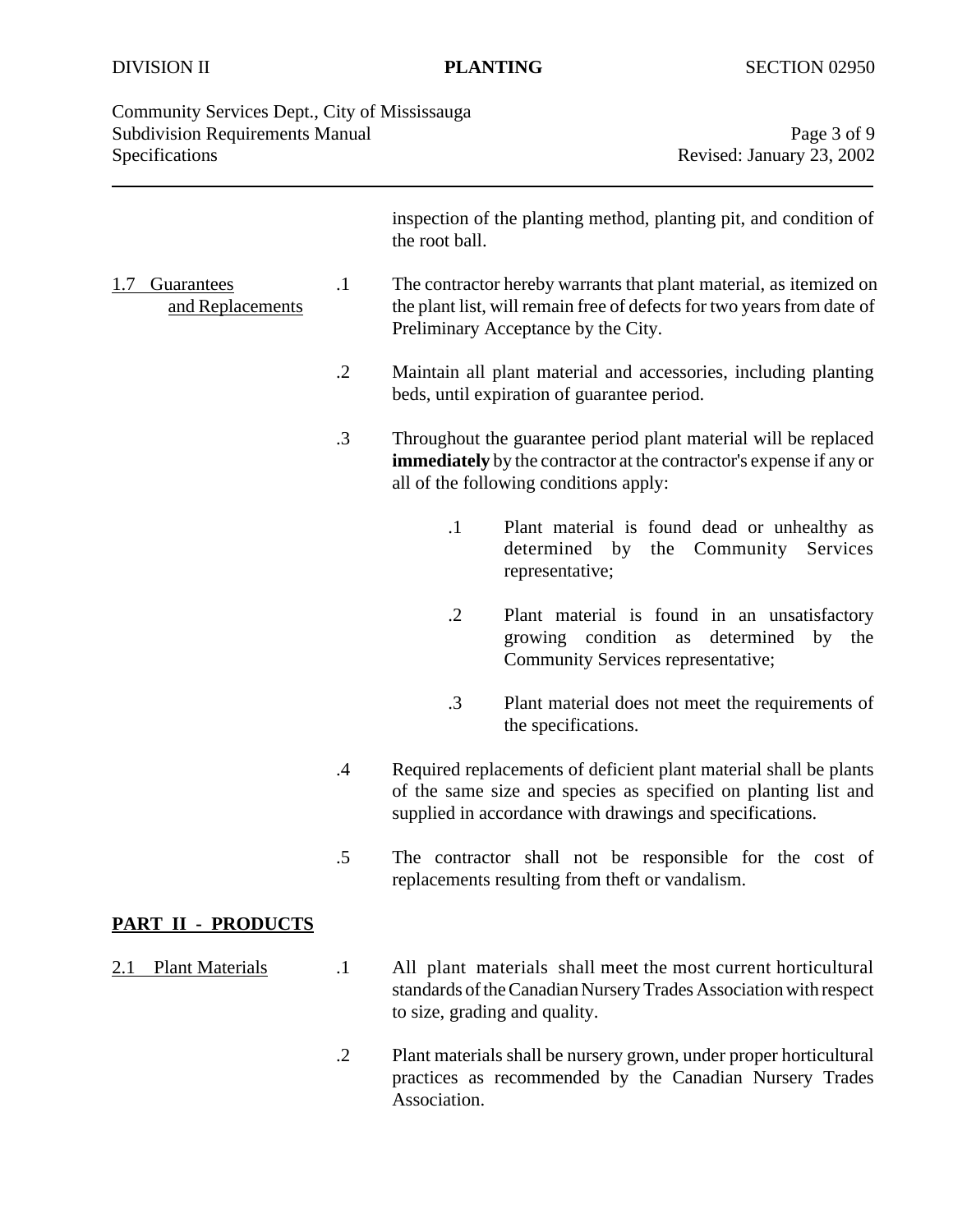Community Services Dept., City of Mississauga Subdivision Requirements Manual Page 4 of 9<br>Specifications Revised: January 23, 2002

Revised: January 23, 2002

| $\cdot$ 3 | Nomenclature of specified plants shall conform to the<br>International Code of Nomenclature for Cultivated Plants and shall<br>be in accordance with the approved scientific names given in the<br>latest edition of Standardized Plant Names. Names of varieties not<br>named therein are generally in conformity with the names accepted<br>in the nursery trade. |
|-----------|---------------------------------------------------------------------------------------------------------------------------------------------------------------------------------------------------------------------------------------------------------------------------------------------------------------------------------------------------------------------|
| .4        | Container grown stock shall conform to the Canadian Nursery<br>Trades Association specifications found in Landscape Canada<br>Guide Specifications for Nursery Stock.                                                                                                                                                                                               |
| .5        | Plants dug from native stands, wood lots, orchards or neglected<br>nurseries which have not received proper cultural maintenance as<br>advocated by the Canadian Nursery Trades Association, shall be<br>designated as "Collected Plants" and shall not be permitted.                                                                                               |
| .6        | Plants shall be true to type, structurally sound, well branched,<br>healthy, vigorous, free of disease, insect infestation, rodent<br>damage, sun scald, frost cracks and abrasions or scars to the bark.<br>Plants shall be densely foliated when in leaf and have healthy, well<br>developed root systems.                                                        |
| .7        | Pruning wounds shall show vigorous bark on all edges and all<br>parts shall be moist and show live, green cambium tissue when<br>cut.                                                                                                                                                                                                                               |
| .8        | Plant materials shall conform to the measurements specified in the<br>plant list. Plants larger than specified may be used if approved by<br>the Community Services Department. The use of larger plants<br>shall not increase the contract price. When larger plants are used,<br>increase the root ball proportionally to the size of plant.                      |

- .9 Measure plants when the branches are in their normal position. Height and spread dimensions specified refer to the main body of the plant not from branch tip to root base nor from branch tip to branch tip.
- .10 The size of root balls shall conform to Canadian Nursery Trades Associations Specifications found in Landscape Canada; "Trade Specifications for Nursery Stock".
- .11 All root balls less than 450 mm in diameter shall be burlapped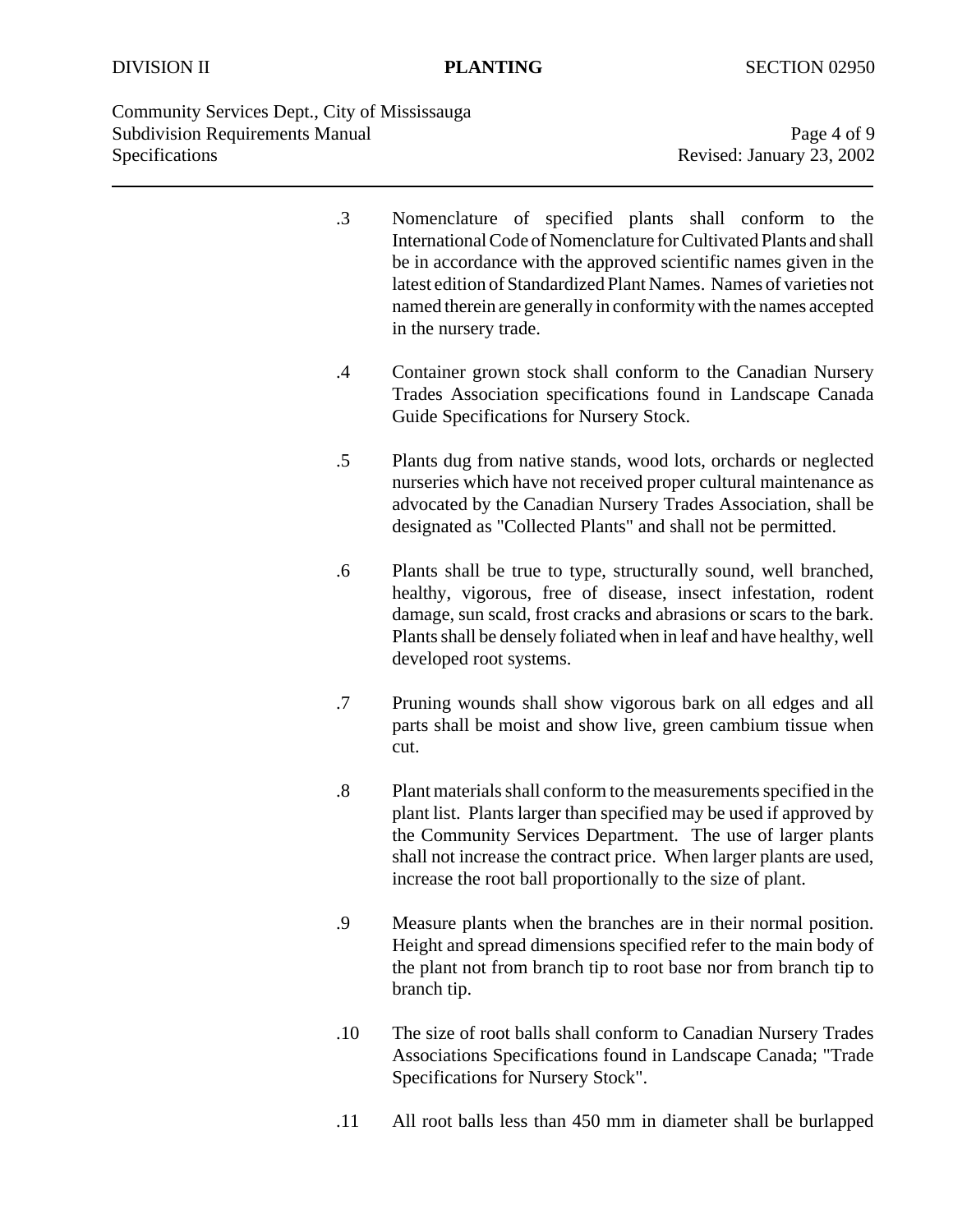Community Services Dept., City of Mississauga Subdivision Requirements Manual Page 5 of 9<br>Specifications Revised: January 23, 2002

Revised: January 23, 2002

|                                 |            | with $142$ gr $(5 \text{ oz.})$ Hessian burlap or approved equal. Balls from<br>450 mm to 750 mm in diameter shall be double burlapped. Balls<br>750 mm and larger in diameter shall be double burlapped and<br>drum laced with 6mm rope at 200 mm spacing. |
|---------------------------------|------------|-------------------------------------------------------------------------------------------------------------------------------------------------------------------------------------------------------------------------------------------------------------|
| <u>Topsoil</u><br>2.2           | $\cdot$    | In all cases, a minimum of 150 mm of topsoil will be used on all<br>park surfaces intended for sodding, seeding, planting, or<br>naturalizing.                                                                                                              |
|                                 | $\cdot$ .2 | Topsoil will be free of subsoil, roots, grass, weeds, toxic materials,<br>stones, and foreign objects. Topsoil will have an acidity range<br>(pH) of 6.0 to 7.5. Refer to Section 02212 for complete topsoil<br>specifications.                             |
|                                 | $\cdot$ 3  | Native backfill material shall be in a friable condition free from<br>lumps, stones and other debris, construct topsoil saucer around<br>base of trees. Backfill planting beds/ tree pits according to the<br>following recommendations:                    |
|                                 |            | $\cdot$ 1<br>Sandy, excessively drained soil: Add 30 - 40% by volume<br>of organic material to the backfill.                                                                                                                                                |
|                                 |            | $\cdot$ .2<br>Intermediate (loamy), well to adequately drained soil: Use<br>native backfill only.                                                                                                                                                           |
|                                 |            | $\cdot$ 3<br>Clayey, poorly drained soil: Do not amend clayey or<br>poorly drained soil, loosen soil in a wide area and use<br>native backfill only.                                                                                                        |
| <b>Plant Accessories</b><br>2.3 | $\cdot$ 1  | Stakes: shall be new T-Rail steel stakes 37 mm x 37 mm x 2.1 m<br>long.                                                                                                                                                                                     |
|                                 | $\cdot$ .2 | Wires for fastening: shall be pliable #11 gauge minimum<br>galvanized iron wire fastened around the tree in a figure eight<br>using rubber hose specified below.                                                                                            |
|                                 | $\cdot$ 3  | New Black Rubber Hose: two-ply, reinforced and 25 mm in<br>diameter, or approved equal, shall be used to encase wires where<br>they circle the trunk or branches.                                                                                           |
|                                 | $\cdot$    | Tree Wrapping Material: new, clean, plain burlap strips minimum<br>2.5 kg/m mass and 150 mm wide. Tree wrap shall be removed                                                                                                                                |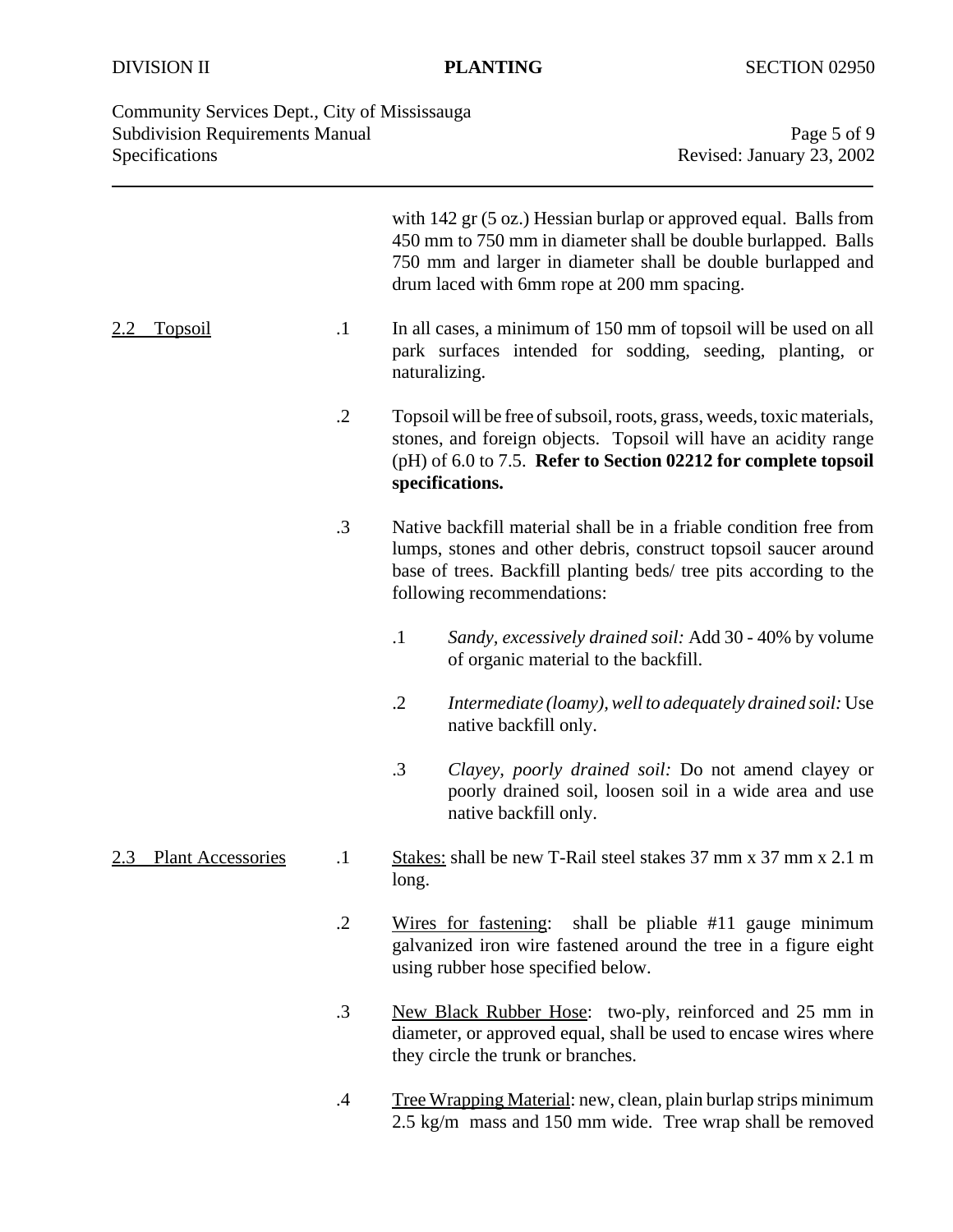| Community Services Dept., City of Mississauga |
|-----------------------------------------------|
| <b>Subdivision Requirements Manual</b>        |
| Specifications                                |

Page 6 of 9 Revised: January 23, 2002

prior to final inspection by the City.

- .5 Mulch: shredded bark mulch. Supply sample of mulch to the Community Services representative prior to product delivery to the site.
- .6 Fertilizer: each planted tree shall receive one Aquiform (or approved equal) fertilizer tablet at 20-10-5 NPK ratio.

# **PART III - EXECUTION**

| Pre-inspection<br>3.1       | $\cdot$ 1  | Verify areas to receive work in this section and report any<br>conditions or defects encountered to the Community Services<br>Department, before construction commences. |
|-----------------------------|------------|--------------------------------------------------------------------------------------------------------------------------------------------------------------------------|
|                             | $\cdot$ .2 | Do not commence work until such conditions or defects have been<br>corrected.                                                                                            |
| Workmanship<br>3.2          | $\cdot$ 1  | The contractor shall arrange for all planting locations to be staked<br>and obtain approval from the Community Services representative<br>prior to commencing planting.  |
|                             | $\cdot$ .2 | Apply anti-desiccant in accordance with material manufacturer's<br>instructions, as necessary.                                                                           |
|                             | .3         | Co-ordinate operations. Keep site clean and planting holes<br>drained. Immediately remove soil or debris spilled onto pavement<br>or other adjacent surfaces.            |
| <b>Planting Time</b><br>3.3 | $\cdot$ 1  | Plant during suitable weather conditions.                                                                                                                                |
|                             | $\cdot$ .2 | When deciduous plant material has been planted after buds have<br>broken, spray plants with anti-desiccant to slow down transpiration<br>prior to transplanting.         |
|                             | $\cdot$ 3  | Plant only under conditions that are conducive to health and<br>physical conditions of plants.                                                                           |
|                             | .4         | Provide planting schedule. Extending planting operations over<br>long periods using limited crew will not be acceptable to the<br><b>Community Services Department.</b>  |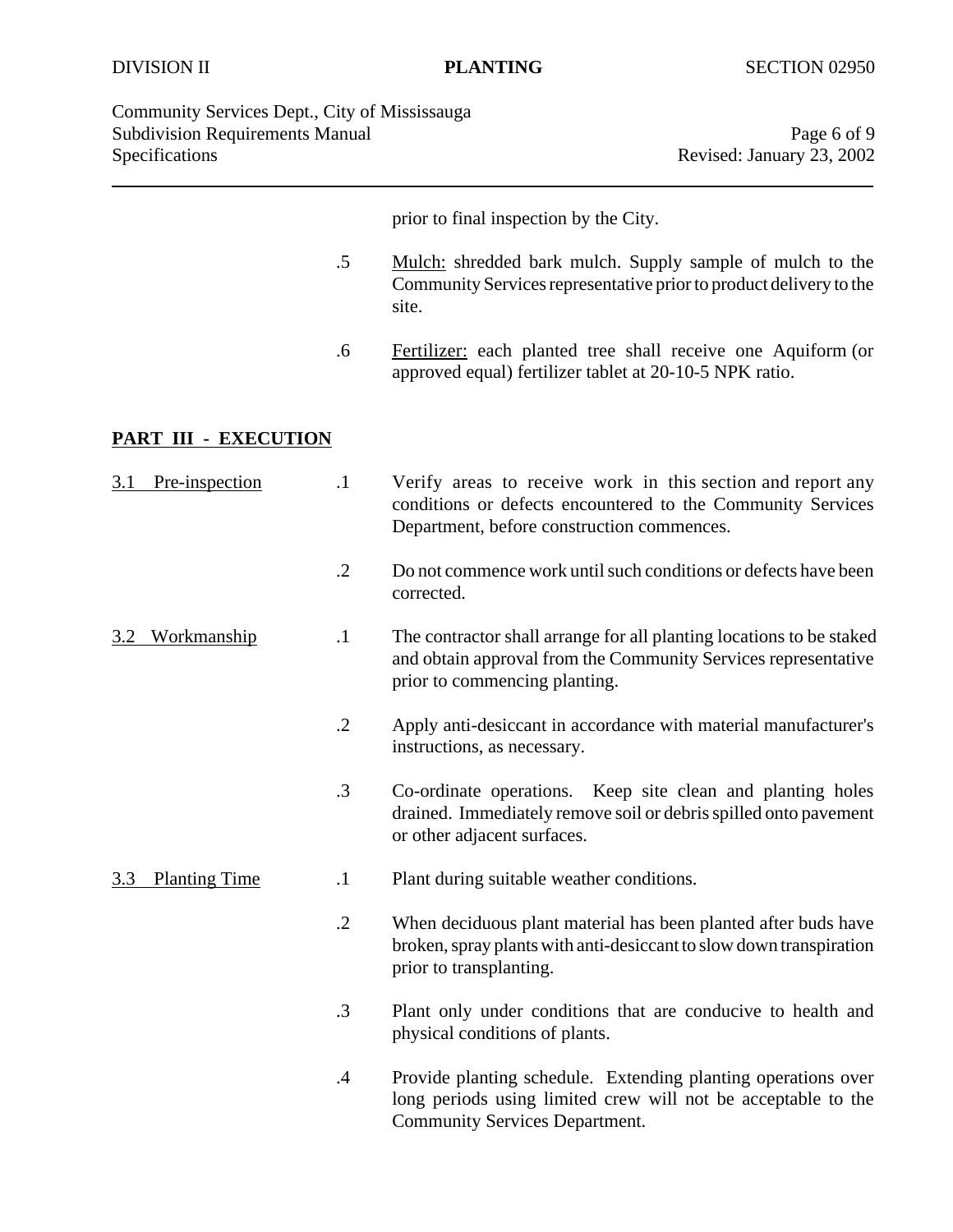| Community Services Dept., City of Mississauga |                           |
|-----------------------------------------------|---------------------------|
| <b>Subdivision Requirements Manual</b>        | Page 7 of 9               |
| Specifications                                | Revised: January 23, 2002 |

| <b>Planting Pits</b><br>3.4 |          | $\cdot$       | Dig the planting pit $2 - 3$ times the diameter of the rootball and to<br>a depth that is approved by the City representative. In heavy soils,<br>increase the width of planting holes by 50 mm for each 100 mm of<br>root ball diameter.                                                           |  |  |
|-----------------------------|----------|---------------|-----------------------------------------------------------------------------------------------------------------------------------------------------------------------------------------------------------------------------------------------------------------------------------------------------|--|--|
|                             |          | $\cdot$ .2    | Provide drainage for planting holes in heavy soil if natural<br>drainage does not exist.<br>Have method approved by the<br>Community Services Department prior to planting.                                                                                                                         |  |  |
|                             |          | $\cdot$ 3     | Protect bottom of excavations against freezing.                                                                                                                                                                                                                                                     |  |  |
|                             |          | $\mathcal{A}$ | Remove water which enters excavations prior to planting. Ensure<br>source of water is not ground water.                                                                                                                                                                                             |  |  |
|                             |          | .5            | Locate planting pits and obtain approval from the Community<br>Services Department prior to excavation. Planting pits must not<br>be left uncovered if the installation of plant material in all pits<br>cannot be completed.                                                                       |  |  |
|                             |          | .6            | When trees are located in a mass planting arrangement, planting<br>pits will be combined to form a large continuous planting bed.<br>Loosen or till the entire landscape bed.                                                                                                                       |  |  |
| 3.5                         | Planting | $\cdot$       | Plant trees and shrubs vertically with roots in natural position.<br>Orient plant material to give best appearance in relation to<br>structures, roads and walks.                                                                                                                                   |  |  |
|                             |          | $\cdot$ .2    | Plant tree at proper depth: The rootball should be set so that the<br>trunk flare is exactly at the existing grade in loamy or sandy soils,<br>and up to 1/3rd above the existing grade in clayey or poorly<br>drained soils. Final depth of planting to be approved by the City<br>representative. |  |  |
|                             |          | $\cdot$ 3     | Remove all burlap, ropes, wires and any other biodegradable<br>binding away from the top 1/3 of the ball. Non-biodegradable pots<br>must be entirely removed. With trees in wire baskets, remove wire<br>from the top 1/3rd of the rootball after tree has been placed in the<br>pit.               |  |  |
|                             |          | $\cdot$ 4     | Plants specified S.B. or W.B. shall be moved with solid well<br>formed balls wrapped in burlap. S.B. indicates string balled, W.B.<br>indicates wire basket.                                                                                                                                        |  |  |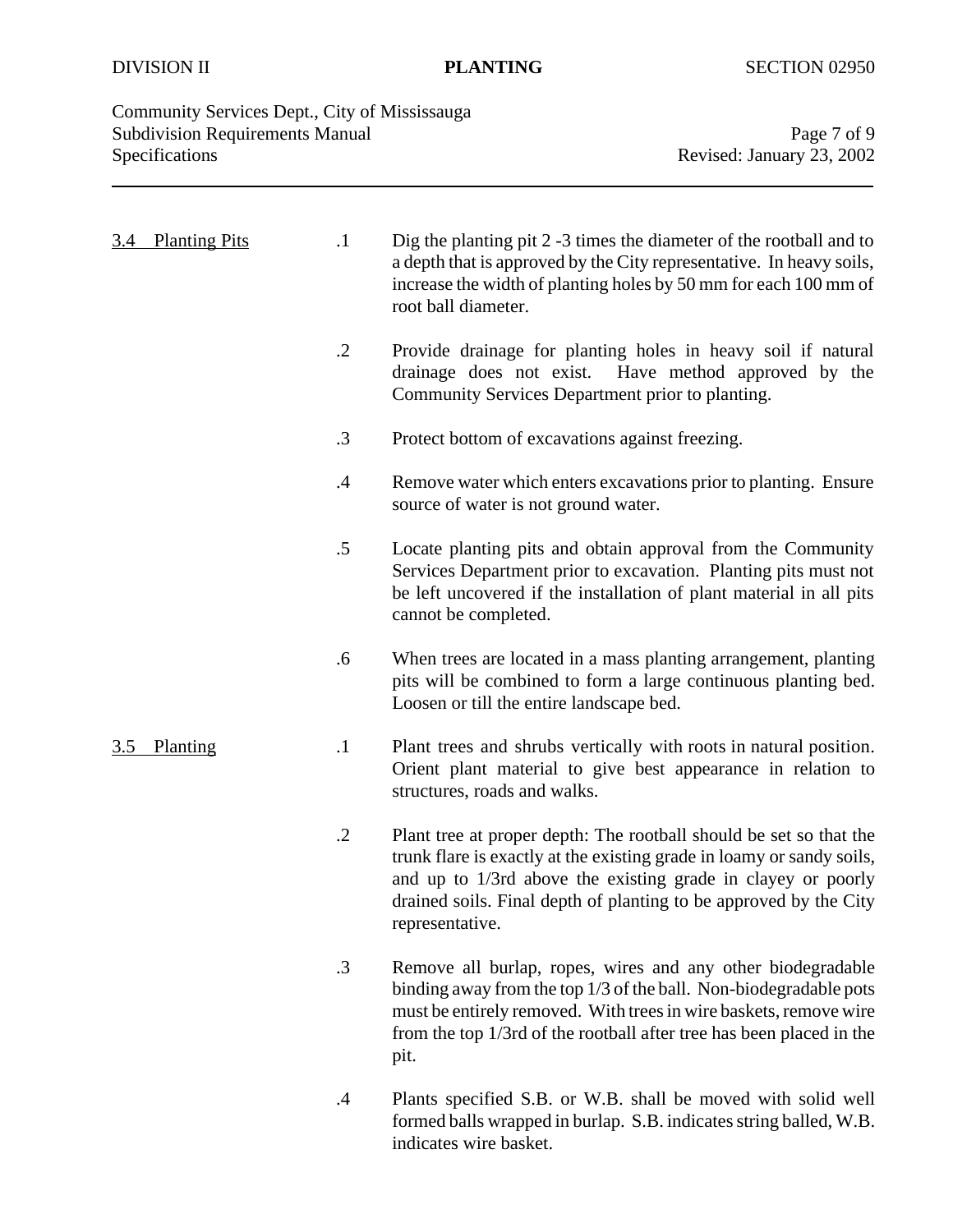| Community Services Dept., City of Mississauga<br><b>Subdivision Requirements Manual</b> |            | Page 8 of 9                                                                                                                                                                                                                                                                                                                                                                                                                                                                                                                                    |
|-----------------------------------------------------------------------------------------|------------|------------------------------------------------------------------------------------------------------------------------------------------------------------------------------------------------------------------------------------------------------------------------------------------------------------------------------------------------------------------------------------------------------------------------------------------------------------------------------------------------------------------------------------------------|
| Specifications                                                                          |            | Revised: January 23, 2002                                                                                                                                                                                                                                                                                                                                                                                                                                                                                                                      |
|                                                                                         | .5         | Plants with burlap or ropes removed prior to planting shall not be<br>used and shall be rejected by the Community Services Department.                                                                                                                                                                                                                                                                                                                                                                                                         |
|                                                                                         | .6         | Backfill soil mixture in layers not exceeding 150 mm in depth.<br>Tamp each layer firmly in place in such a manner that the plant<br>retains its vertical position. Ensure that no air pockets remain<br>under or around the roots.                                                                                                                                                                                                                                                                                                            |
|                                                                                         | .7         | Construct an earth saucer as per planting detail. The saucer shall<br>have a diameter as large as the excavated area.                                                                                                                                                                                                                                                                                                                                                                                                                          |
| <b>Tree Support</b><br>3.6                                                              | $\cdot$    | The tree tie shall be fastened around the tree in a figure eight $(8)$<br>using wire and rubber hose as specified. Hose length encasing the<br>wire shall be of sufficient length to ensure wire does not touch<br>bark at any point.                                                                                                                                                                                                                                                                                                          |
|                                                                                         | $\cdot$ .2 | Allow sufficient slack in wire loop to permit two years of growth<br>for the tree.                                                                                                                                                                                                                                                                                                                                                                                                                                                             |
| Pruning                                                                                 | $\cdot$    | Only prune trees after planting to remove dead or broken branches<br>and to maintain natural form of tree crown. Employ clean sharp<br>tools and make cuts flush with main branch, smooth and sloping<br>as to prevent accumulation of water. Remove projecting stumps<br>on trunks or main branches. Remove dead and damaged branches<br>and branches that rub causing damage to bark. Trim crown of<br>trees and shrubs without changing their natural shape. Do not<br>damage lead branches or remove smaller twigs along main<br>branches. |
| Mulching<br>3.8                                                                         | $\cdot$    | Obtain approval of planting before mulching material is applied.<br>Loosen soil in planting beds and pits and remove debris and<br>weeds. Spread mulch to uniform depth of 75 mm.                                                                                                                                                                                                                                                                                                                                                              |
| Clean Up<br>3.9                                                                         | $\cdot$    | Clean all fertilizer bags, burlap, twine and any other such material<br>from site immediately after completion of work.                                                                                                                                                                                                                                                                                                                                                                                                                        |
| Maintenance<br>3.10                                                                     | $\cdot$ 1  | Water when required and sufficient to saturate the root system. In<br>no case shall the foliage be allowed to wilt or evergreens be<br>allowed to dry out.                                                                                                                                                                                                                                                                                                                                                                                     |
|                                                                                         | $\cdot$ .2 | Prune as required including the removal of dead or broken<br>branches.                                                                                                                                                                                                                                                                                                                                                                                                                                                                         |